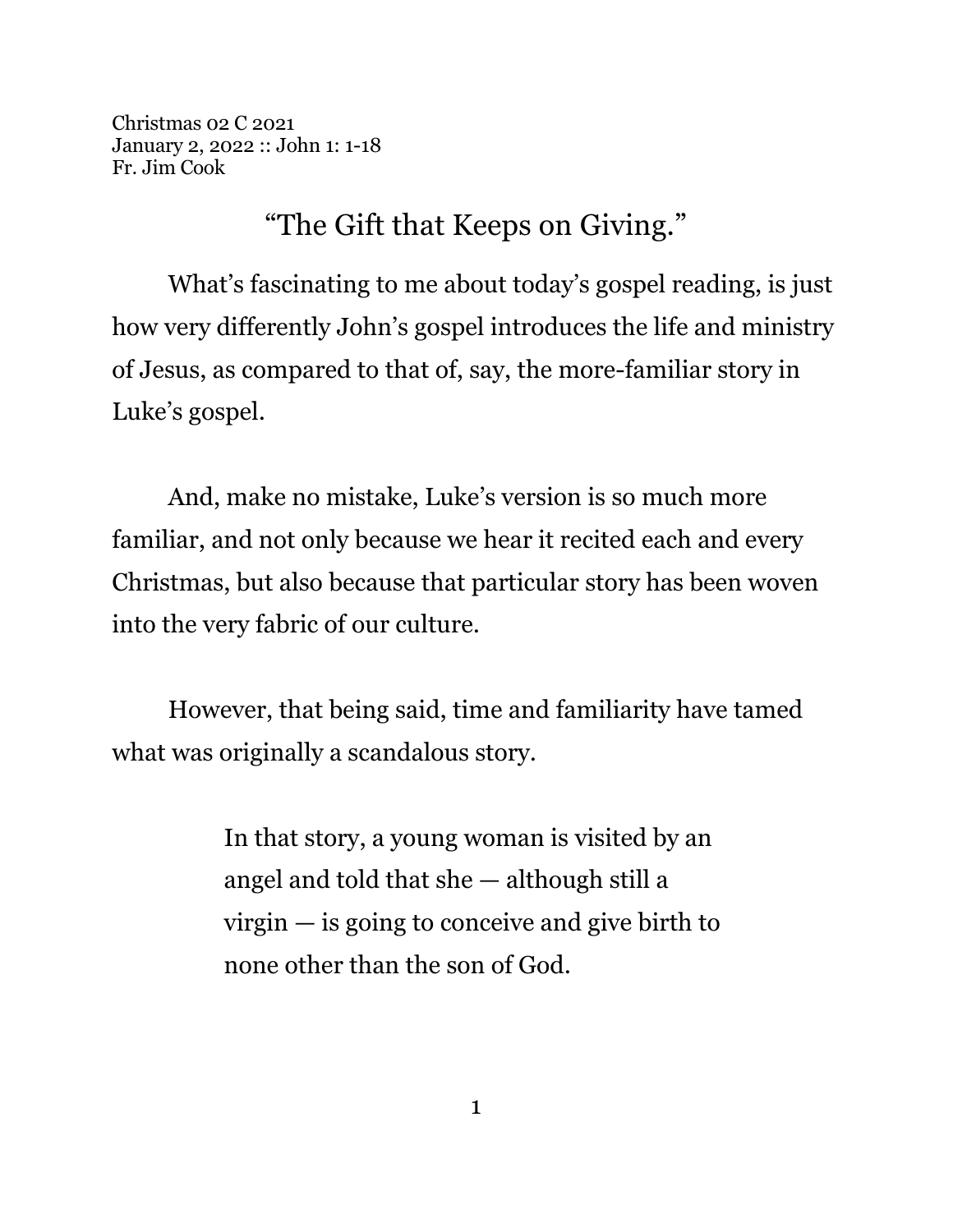And then, we hear about a visit that this young woman pays on her elderly cousin who, despite her advancing years, is also miraculously pregnant.

And then, we're told how this young woman's fiancé discovers that she is pregnant, and considers dissolving the engagement until a divine encounter in his dreams persuades him to go ahead with the marriage plans.

We hear about the long, arduous journey that this couple takes and, when they arrive at their destination, how a shortage of accommodations force them to settle for a stall in a barn, amid oxen and cattle, where the young woman eventually gives birth.

And then we hear about some shepherds, way off in the field, who are told of the birth of this boy by way of angelic visitors, and who then rush to see this miraculous child.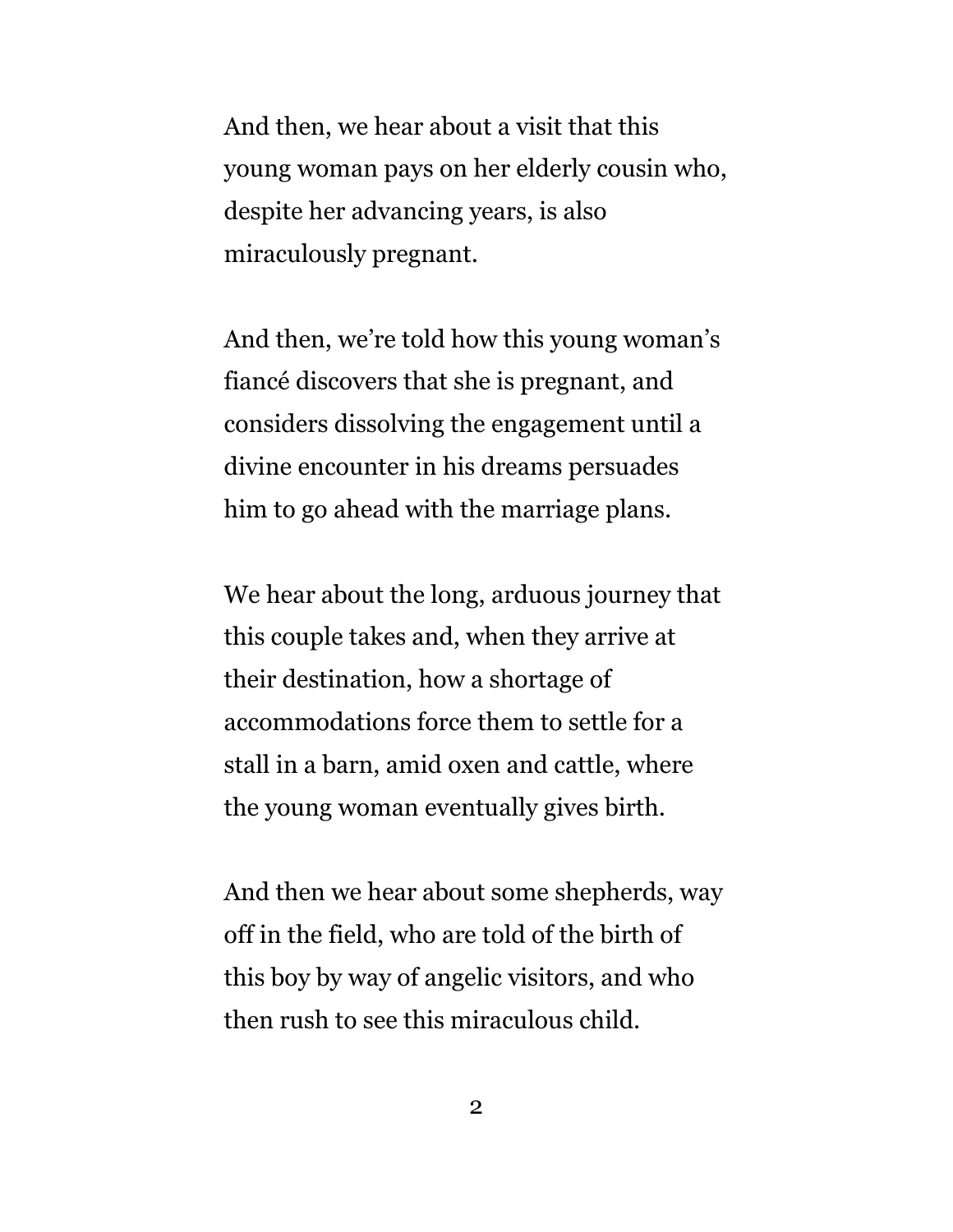And finally, we hear about three mysterious visitors from the East — kings by some accounts, wise men or scholars by others who travel a great distance, following a special star, to see the child, and lavish him with expensive gifts.

Now, even though I left out their names, I could probably repeat what I just said to just about anyone, and they'd be able to correctly identify what this story is talking about. In fact, I could have given each character entirely different names altogether, and you still would have been able to recognize it.

However, and by way of comparison, what Luke's gospel spent several chapters laying down, John's gospel spends maybe only half of one chapter; and that's what we heard this morning. And I'm sure you noticed that John's gospel gives no place to the stories that we are so fond of. Instead, John departs from romance and sentiment — and instead gives us a mystery: the preexistent *Logos*, the Word, the Son of God, who was present at the moment of creation, and who comes to Earth as a human.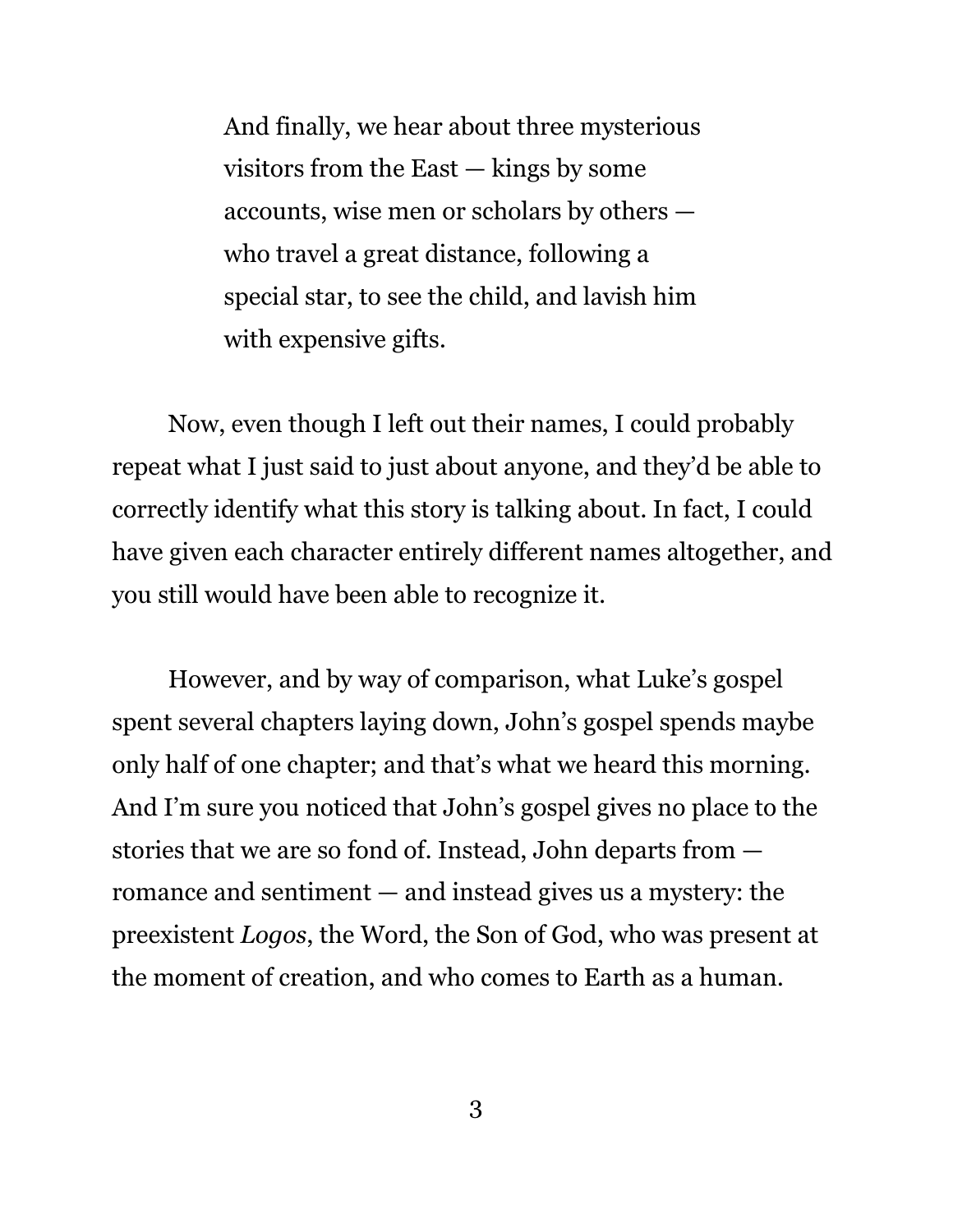There are no "warm fuzzies" in John's telling of how Jesus came into this world. What John stressed is the fact that this Jesus, this Son of God, was not recognized by the people whom he created, and was, in fact, rejected by those who should have welcomed him but didn't.

Nevertheless, despite the differences in how they tell their stories, the goal of each author is the same: to leave no doubt in anyone's mind who this Jesus of Nazareth is.

And in their own ways, each makes it clear that the *reason* for Jesus' birth is this and this alone:

so that he could live a sinless life;

so that he could teach us by his example;

so that he could die on the cross on our behalf; and

so that all of humanity could finally be reconciled to God.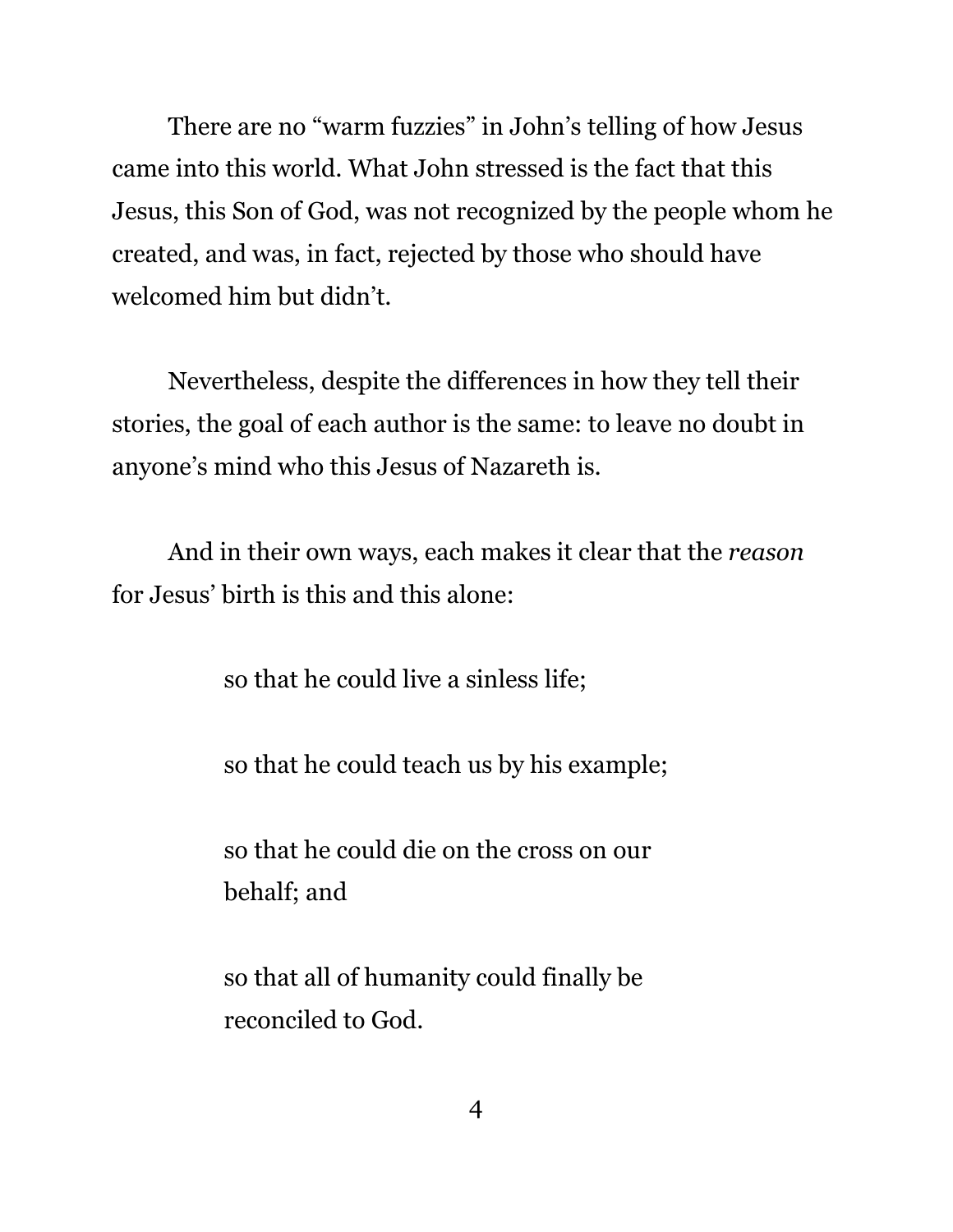It's really that simple. In other words, in a deliberate act of will, God came to Earth in the form of man, *in order to be reconciled to all people*.

And that divine gesture of self-giving will not to be in vain, if we too are willing to live, at least a part of our lives, for the sake of others, and for the sake of reconciliation. Therefore, allow me to suggest that we undertake to do two things in the coming year, which might enable all of this to come about.

The first suggestion is this: That we seek to be reconciled with any person with whom we have a strained, unhappy, or even a broken relationship.

During the course of this past year, we've probably had many experiences with many kinds of people — family members, co-workers, neighbors. And, in the course of these experiences, there may have been times when some of those relationships were thrown out of joint, and a desert of animosities developed between us and someone else. Perhaps, at the time, we would have liked to have mended those relationships, but maybe we were so busy with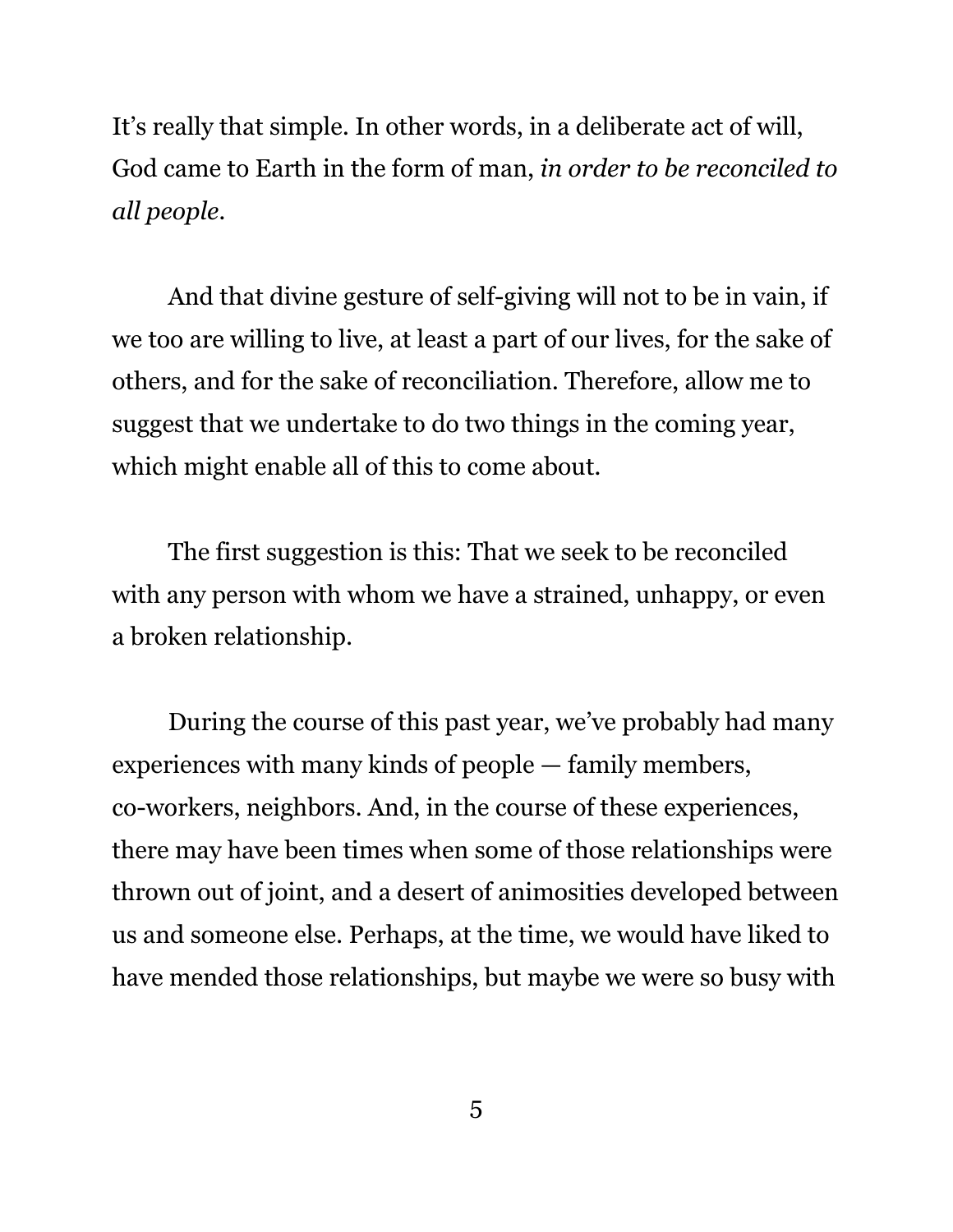our own responsibilities, and perhaps so full of anger ourselves, that there was no time to give to the business of reconciliation.

 Therefore, I suggest that we might think about such a person with whom we are at odds, and find a way by which we can restore that lost friendship, so that our Christmas gift to ourselves and that other person will be peace.

The second suggestion is this: Using our imagination, think of someone that we might surprise with a gift of grace.

However, this should be someone to whom we have no obligation. And it should be someone whose need is not so great, so that if we did not respond to it we would not feel guilty.

Find that special person upon whom we might confer a private blessing. It may be that we just pick up the telephone and call someone whose life is not tied to ours in any way, but someone about whom we know something, and with this knowledge as a background, we say a word of reassurance, of comfort, of delight, of satisfaction. Having done so, we can know that out of the fullness of our own hearts, we have conferred upon